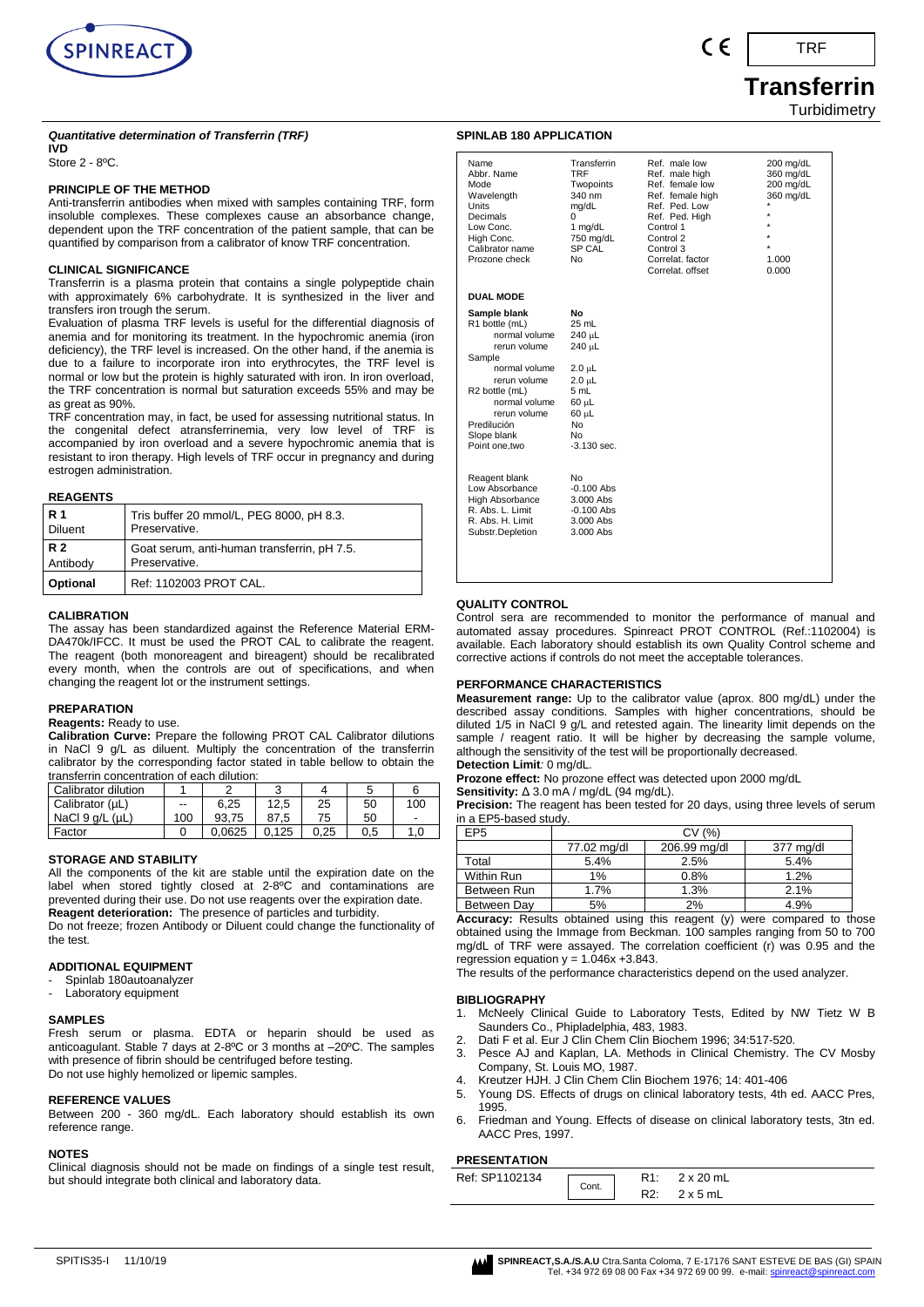

#### *Determinación cuantitativa de Transferrina (TRF)* **IVD**

Conservar a 2-8ºC

#### **PRINCIPIO DEL METODO**

Los anticuerpos anti-TRF forman compuestos insolubles cuando se combinan con la TRF de la muestra del paciente, ocasionando un cambio de absorbancia proporcional a la concentración de TRF en la muestra, y que puede ser cuantificada por comparación con un calibrador de TRF de concentración conocida.

#### **SIGNIFICADO CLINICO**

La trasnferrina es una proteína plasmática, compuesta por una sola cadena polipeptídica con un 6% de carbohidratos aproximadamente. Se sintetiza en el hígado y transfiere hierro a través del suero.

La medida de la TRF en plasma es útil para el diagnóstico diferencial de la anemia y para monitorizar su tratamiento. El nivel de TRF aumenta en la anemia hipocrómica (deficiencia de hierro). Si la anemia es debida a un fallo de la incorporación del hierro en los hematíes, el nivel de TRF es normal o bajo, pero la proteína está ligeramente saturada de hierro. En estados de sobrecarga de hierro, la concentración de TRF es normal pero la saturación exceda al 55% pudiendo llegar al 90%. El control de TRF se utiliza también para diagnosticar el estatus nutricional. En una atransferretinemia congénita, los bajos niveles de TRF se acompañan de una sobrecarga de hierro y de una anemia hipocrómica severa. El embarazo y el tratamiento con estrógenos pueden aumentar el nivel de TRF.

#### **REACTIVOS**

| <b>R</b> 1 | Tampón tris 20 mmol/L, PEG 8000, pH, 8,3.         |
|------------|---------------------------------------------------|
| Diluyente  | Conservante.                                      |
| <b>R2</b>  | Suero de cabra, anti-transferrina humana, pH 7,5. |
| Anticuerpo | Conservante.                                      |
| Opcional   | Ref: 1102003 PROT CAL.                            |

#### **CALIBRACIÓN**

El ensayo está calibrado frente al Material de Referencia ERM-DA470k/IFCC. Debe utilizarse el Calibrador PROT CAL para la Calibración. El reactivo (tanto monoreactivo como bireactivo) se debe recalibrar cada mes, cuando los controles están fuera de especificaciones, y cuando el lote de reactivo o la configuración del instrumento cambia.

#### **PREPARACION**

#### **Reactivos:** Listos para el uso.

**Curva de Calibración:** Preparar las siguientes diluciones del Calibrador PROT CAL en NaCl 9 g/L como diluyente. Para obtener las concentraciones de cada dilución de TRF, multiplicar la concentración de TRF del calibrador por el factor correspondiente indicado en la tabla:

| TIN TUO OUIDIUUU DOL OLIUOLOL OOLIOJDOHUIOHLO IHUIOUUO OH IU LUDIU. |       |        |       |      |     |     |  |
|---------------------------------------------------------------------|-------|--------|-------|------|-----|-----|--|
| Dilución calibrador                                                 |       |        |       |      |     |     |  |
| Calibrador (µL)                                                     | $- -$ | 6.25   | 12.5  | 25   | 50  | 100 |  |
| NaCl $9$ q/L ( $\mu$ L)                                             | 100   | 93.75  | 87.5  | 75   | 50  |     |  |
| Factor                                                              |       | 0.0625 | 0.125 | 0.25 | 0.5 | 1.0 |  |

#### **CONSERVACION Y ESTABILIDAD**

Todos los componentes del kit son estables hasta la fecha de caducidad cuando se mantienen los viales bien cerrados a 2-8ºC, y se evita la contaminación durante su uso. No utilizar reactivos que hayan sobrepasado la fecha de caducidad.

**Indicadores de deterioro**: Presencia de partículas y turbidez.

No congelar; la congelación del Anticuerpo o Diluyente puede afectar la funcionalidad de los mismos.

#### **MATERIAL ADICIONAL**

Autoanalizador Spinlab 180

- Equipamiento habitual de laboratorio.

#### **MUESTRAS**

Suero o plasma fresco, recogido con heparina o EDTA como anticoagulantes. Estable 7 días a 2-8ºC o 3 meses a -20ºC. Las muestras con restos de fibrina deben centrifugarse. No utilizar muestras altamente hemolizadas o lipémicas.

#### **VALORES DE REFERENCIA**

Entre 200 – 360 mg/dL. Es recomendable que cada laboratorio establezca sus propios valores de referencia.

#### **NOTAS**

El diagnóstico clínico no debe realizarse únicamente con los resultados de un único ensayo, sino que debe considerarse al mismo tiempo los datos clínicos del paciente.

| Nombre                | Transferrina       | Ref. Hombre Inf.  | 200 mg/dL |
|-----------------------|--------------------|-------------------|-----------|
| Nombre abreviado      | TRF                | Ref. Hombre Sup.  | 360 mg/dL |
| Modo                  | Twopoint           | Ref. Mujer Inf.   | 200 mg/dL |
| Long. ondas           | 340 nm             | Ref. Mujer Sup.   | 360 mg/dL |
| Unidades              | mg/dL              | Ref. Ped. Inf.    | *         |
| <b>Decimales</b>      | 0                  | Ref. Ped. Sup.    | $\ast$    |
| Conc. Inferior        | $1$ mg/dL          | Control 1         |           |
| Conc. Superior        | 750 mg/dL          | Control 2         |           |
| Calibrador            | CAL PS             | Control 3         | $\ast$    |
| Chequeo prozona       | No                 | Factor correl.    | 1.000     |
|                       |                    | Offset de correl. | 0.000     |
|                       |                    |                   |           |
| <b>MODO DUAL</b>      |                    |                   |           |
| <b>Blanco muestra</b> | Nο                 |                   |           |
| Frasco R1 (mL)        | 25 mL              |                   |           |
| Vol. normal           | 240 µL             |                   |           |
| Vol. repet.           | 240 µL             |                   |           |
| Muestra               |                    |                   |           |
| Vol. normal           | $2.0 \mu L$        |                   |           |
| Vol. repet.           | 2.0 <sub>µ</sub> L |                   |           |
| Frasco R2 (mL)        | 5 mL               |                   |           |
| Vol. normal           | 60 µL              |                   |           |
| Vol. repet.           | 60 µL              |                   |           |
| Predilución           | N <sub>0</sub>     |                   |           |
| Pendiente Blco.       | No                 |                   |           |
| 1er,2º punto          | $-3.130$ sec.      |                   |           |
|                       |                    |                   |           |
| Blanco reactivo       | No                 |                   |           |
| Absorbancia inf.      | $-0.100$ Abs       |                   |           |
| Absorbancia sup.      | 3.000 Abs          |                   |           |
| Lim.Inf. Abs. React.  | $-0.100$ Abs       |                   |           |
| Lim.Sup. Abs. React.  | 3.000 Abs          |                   |           |
| Agotam. sustrato      | 3.000 Abs          |                   |           |
|                       |                    |                   |           |

#### **CONTROL DE CALIDAD**

**APLICACIÓN AL SPINLAB 180**

Se recomienda utilizar sueros control para controlar los ensayos tanto en procedimiento manual como en automático. Spinreact dispone del PROT CONTROL Ref: 1102004.

Cada laboratorio debería establecer su propio Control de Calidad y establecer correcciones en el caso de que los controles no cumplan con las tolerancias exigidas.

#### **CARACTERISTICAS DEL METODO**

**Rango de medida:** hasta el valor del calibrador (aprox. 800 mg/dL) en las condiciones descritas del ensayo. Las muestras con valores superiores deben diluirse 1/5 con NaCl 9 g/L y ensayarse de nuevo. El intervalo de medida depende de la relación muestra/reactivo. Disminuyendo el volumen de muestra, se aumenta el límite superior del intervalo de medida, aunque se reduce la sensibilidad.

**Límite de detección***: el* valor es de 0 mg/dL

Sensibilidad:  $\Delta$  3,0 mA / mg/dL (94 mg/dL).

**Efecto prozona:** No se observa hasta valores de 2000 mg/dL.

**Precisión:** El reactivo ha sido probado durante 20 días con tres niveles diferentes de suero en un estudio basado en las normas EP5 (NCCLS).

| EP5          | (%          |              |           |  |  |  |  |
|--------------|-------------|--------------|-----------|--|--|--|--|
|              | 77.02 ma/dl | 206.99 mg/dl | 377 mg/dl |  |  |  |  |
| <b>Fotal</b> | 5.4%        | 2.5%         | 5.4%      |  |  |  |  |
| Within Run   | 1%          | 0.8%         | 1.2%      |  |  |  |  |
| Between Run  | 1.7%        | 1.3%         | 2.1%      |  |  |  |  |
| Between Dav  | 5%          | 2%           | 4.9%      |  |  |  |  |

**Exactitud:** El comportamiento de este método (y) fue comparado con el método Immage de Beckman. 100 muestras de concentraciones de TRF entre 50 y 700 mg/dL fueron analizadas con ambos métodos. El coeficiente de regresión (r) fue de 0,95 y la ecuación de la recta de regresión  $y = 1,046x + 3,843$ .

Las características del método pueden variar según el analizador utilizado.

#### **BIBLIOGRAFIA**

- 1. McNeely Clinical Guide to Laboratory Tests, Edited by NW Tietz W B Saunders Co., Phipladelphia, 483, 1983.
- 2. Dati F et al. Eur J Clin Chem Clin Biochem 1996; 34:517-520.
- 3. Pesce AJ and Kaplan, LA. Methods in Clinical Chemistry. The CV Mosby Company, St. Louis MO, 1987.
- 4. Kreutzer HJH. J Clin Chem Clin Biochem 1976; 14: 401-406
- 5. Young DS. Effects of drugs on clinical laboratory tests, 4th ed. AACC Pres, 1995.
- 6. Friedman and Young. Effects of disease on clinical laboratory tests, 3tn ed. AACC Pres, 1997.

#### **PRESENTACION**

| Ref: SP1102134 |       | `` | $2 \times 20$ mL |
|----------------|-------|----|------------------|
|                | Cont. | .  | 5 mL             |

## **Transferrina** Turbidimetría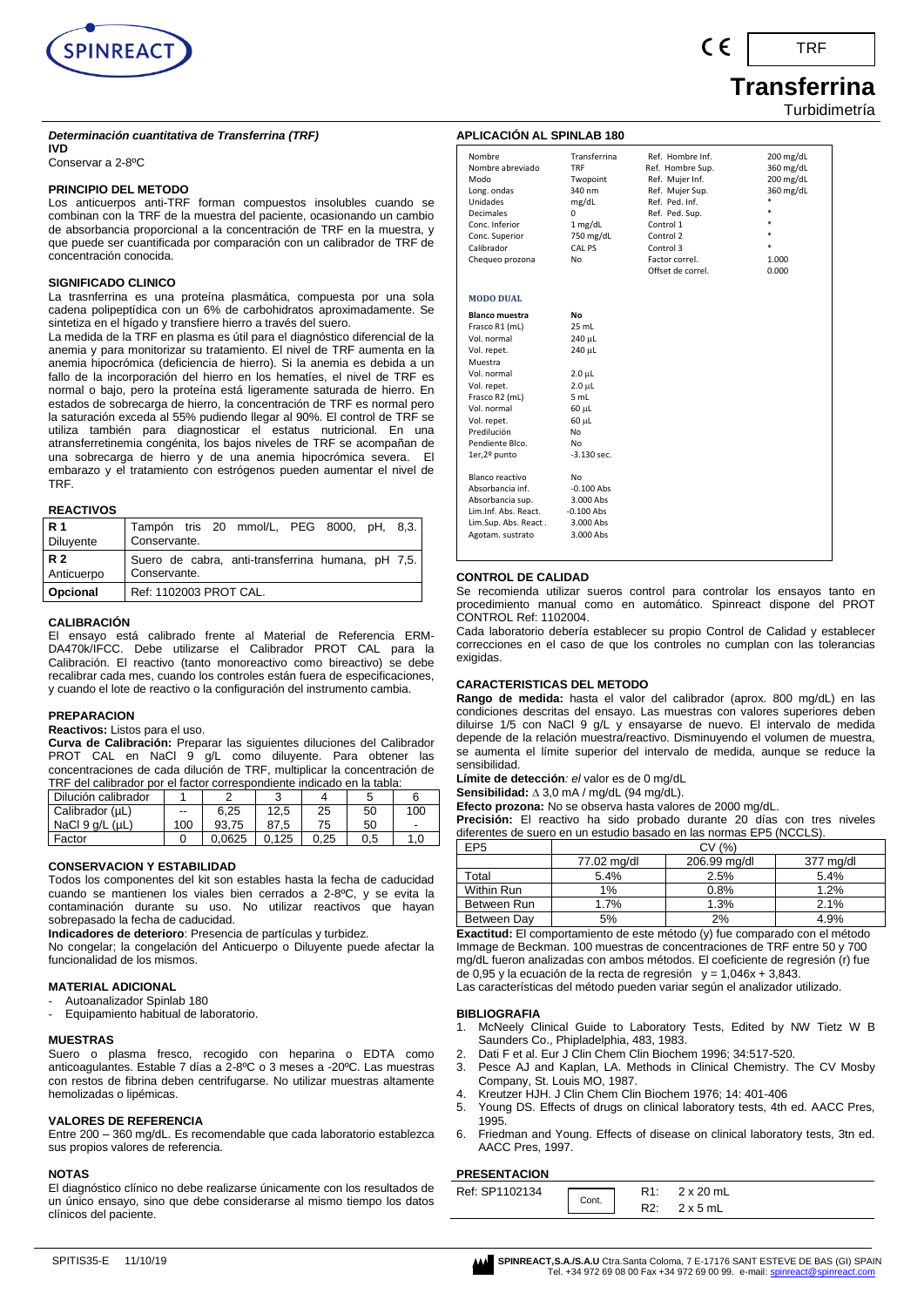

#### *Détermination quantitative de Transferrine (TRF)*

**IVD**

Conserver à 2 - 8 ºC

#### **UTILISATION RECOMMANDÉE**

Essai turbidimétrique pour la quantification de transferrine dans le sérum ou le plasma humain.

#### **PRINCIPE DE LA MÉTHODE**

Les anticorps anti-TRF forment des composés insolubles lorsqu'ils s'associent à la TRF de l'échantillon du patient, provoquant une variation d'absorbance proportionnelle à la concentration de TRF dans l'échantillon, et qui peut être quantifiée par comparaison avec un calibrateur de TRF avant une concentration connue.

#### **SIGNIFICATION CLINIQUE**

La transferrine est une protéine plasmatique, composée par une seule chaîne polypeptidique ayant environ 6 % d'hydrates de carbone. Elle est synthétisée par le foie et transporte le fer à travers le sérum.

La mesure de la TRF dans le plasma sert au diagnostic différentiel de l'anémie et au suivi de son traitement. Le niveau de TRF augmente en cas d'anémie hypochrome (carence en fer). Si l'anémie est due à une défaillance d'incorporation du fer dans les globules rouges, le niveau de TRF est normal ou faible, mais la protéine est légèrement saturée en fer. En cas de surcharge de fer, la concentration de TRF est normale, mais la saturation dépasse 55 % et peut atteindre 90 %. Le contrôle de la TRF est également utilisé pour le diagnostic de l'état nutritionnel. Dans l'atransferrinémie congénitale, le faible niveau de TRF est accompagné d'une surcharge de fer et d'une anémie hypochrome sévère. La grossesse et le traitement aux œstrogènes peuvent entraîner l'augmentation du niveau de TRF.

#### **RÉACTIFS**

| Diluant (R1)   | Tampon tris 20 mmol/L, PEG 8000, pH, 8,3.<br>Conservateur.           |
|----------------|----------------------------------------------------------------------|
| Anticorps (R2) | Sérum de chèvre, anti-transferrine humaine, pH 7,5.<br>Conservateur. |
| En option :    | Réf: 1102003 PROT CAL.                                               |

#### **ÉTALONNAGE**

L'essai est étalonné par rapport au Matériaux de référence ERM-DA470k/IFCC. Le calibrateur PROT CAL doit être utilisé pour l'étalonnage. Le réactif (aussi bien monoréactif que biréactif) doit être réétalonné chaque mois, lorsque les résultats contrôles sont hors spécifications et lorsque le lot de réactif ou la configuration de l'instrument change.

#### **PRÉPARATION**

**Réactifs :** Prêts à l'emploi.

**Courbe d'étalonnage :** Préparer les dilutions suivantes du calibrateur PROT CAL dans du NaCl 9 g/L comme diluant. Pour obtenir les concentrations de chaque dilution de TRF, multiplier la concentration de TRF du calibrateur par le facteur correspondant indiqué dans le tableau:

| Dilution calibrateur    |       |        | ບ     |      |     |     |
|-------------------------|-------|--------|-------|------|-----|-----|
| Calibrateur (µL)        | $- -$ | 6.25   | 12.5  | 25   | 50  | 100 |
| NaCl $9$ $a/L$ ( $uL$ ) | 100   | 93.75  | 87.5  | 75   | 50  | --  |
| Facteur                 |       | 0.0625 | 0.125 | 0.25 | 0.5 |     |

#### **CONSERVATION ET STABILITÉ**

Tous les composants du kit sont stables jusqu'à la date d'expiration, lorsque les flacons sont maintenus bien fermés à 2-8 ºC, et en évitant leur contamination lors de leur utilisation. Ne pas utiliser de réactifs après leur date d'expiration.

**Indicateurs de détérioration** : Présence de particules et turbidité.

Ne pas congeler ; la congélation de l'anticorps ou du diluant peut affecter la fonctionnalité de ces derniers.

#### **MATÉRIEL SUPPLÉMENTAIRE**

Auto-analyseur SPINLAB 180

Equipement classique de laboratoire.

#### **ÉCHANTILLONS**

Sérum ou plasma frais recueilli avec de l'héparine ou de l'EDTA comme anticoagulants. Stable 7 jour à 2-8 °C ou 3 mois à –20 ºC.

Les échantillons avec des restes de fibrine doivent être centrifugés. Ne pas utiliser d'échantillons fortement hémolysés ou lipémiques.

# **VALEURS DE RÉFÉRENCE**

Entre 200 – 360 mg/dL. Chaque laboratoire devrait établir ses propres valeurs de référence.

#### **REMARQUES**

Le diagnostic clinique ne doit pas être réalisé uniquement avec les résultats d'un seul essai, mais doit également tenir compte des données cliniques du patient.



#### **APPLICATION AU SPINLAB 180**

| Name                          | Transferrin    | Ref. male low    | $200 \text{ mg/dL}$ |
|-------------------------------|----------------|------------------|---------------------|
| Abbr. Name                    | TRF            | Ref. male high   | $360 \text{ mg/dL}$ |
| Mode                          | Twopoints      | Ref. female low  | $200 \text{ mg/dL}$ |
| Wavelength                    | 340 nm         | Ref. female high | $360$ mg/dL         |
| Units                         | mg/dL          | Ref. Ped. Low    | ÷.                  |
| Decimals                      | $\Omega$       | Ref. Ped. High   | ź.                  |
| Low Conc.                     | $1$ mg/dL      | Control 1        | 字                   |
| High Conc.                    | $750$ mg/dL    | Control 2        | ÷.                  |
| Calibrator name               | <b>SP CAL</b>  | Control 3        | ż                   |
| Prozone check                 | N <sub>0</sub> | Correlat. factor | 1.000               |
|                               |                | Correlat. offset | 0.000               |
| <b>DUAL MODE</b>              |                |                  |                     |
| Sample blank                  | No             |                  |                     |
| R1 bottle (mL)                | $25$ mL        |                  |                     |
| normal volume                 | 240 µL         |                  |                     |
| rerun volume                  | 240 µL         |                  |                     |
| Sample                        |                |                  |                     |
| normal volume                 | $2.0 \mu L$    |                  |                     |
| rerun volume                  | $2.0 \mu L$    |                  |                     |
| R <sub>2</sub> bottle (mL)    | $5 \text{ mL}$ |                  |                     |
| normal volume                 | $60 \mu L$     |                  |                     |
| rerun volume                  | $60 \mu L$     |                  |                     |
| Predilución                   | N <sub>0</sub> |                  |                     |
|                               | N <sub>0</sub> |                  |                     |
| Slope blank<br>Point one, two | $-3.130$ sec.  |                  |                     |
|                               |                |                  |                     |
| Reagent blank                 | No.            |                  |                     |
| Low Absorbance                | $-0.100$ Abs   |                  |                     |
| <b>High Absorbance</b>        | 3.000 Abs      |                  |                     |
| R. Abs. L. Limit              | $-0.100$ Abs   |                  |                     |
| R. Abs. H. Limit              | 3.000 Abs      |                  |                     |
| Substr.Depletion              | 3.000 Abs      |                  |                     |
|                               |                |                  |                     |

#### **CONTRÔLE DE QUALITÉ**

Il est recommandé d'utiliser des sérums de contrôle, afin de contrôler les essais aussi bien lors de procédures manuelles qu'automatiques. Spinreact dispose du PROT CONTROL Réf : 1102004.

Chaque laboratoire doit établir son propre Contrôle de Qualité et des corrections en cas de non-conformité des contrôles en termes de tolérances exigées.

#### **CARACTÉRISTIQUES DE LA MÉTHODE**

- 1.**Plage de mesure:** Jusqu'à la valeur du calibrateur (environ 800 mg/dL), dans les conditions décrites de l'essai. Les échantillons ayant des valeurs supérieures doivent être dilués à 1/5 dans du NaCl 9 g/L et retestés. L'intervalle de mesure dépend du rapport échantillon/réactif. La diminution du volume d'échantillon entraîne l'augmentation de la limite supérieure de l'intervalle de mesure, bien que la sensibilité s'en voie réduite.
- *2.***Limite de détection:** 0 mg/dL
- 3. **Sensibilité:** ∆ 3,0 mA / mg/dL (94 mg/dL).
- 4.**Effet prozone:** Aucun effet prozone n'est observé jusqu'à des valeurs de 2000 mg/dL.
- *5.***Précision:** Le réactif a été testé durant 20 jours avec trois niveaux différents de sérum dans une étude basée sur les normes EP5 (NCCLS).

| EP5                 | CV(%)       |              |           |  |
|---------------------|-------------|--------------|-----------|--|
|                     | 77,02 mg/dL | 206.99 ma/dL | 377 mg/dL |  |
| Total               | 5.4%        | 2.5 %        | 5.4%      |  |
| Pendant l'exécution | 1 %         | 0.8%         | 1.2%      |  |
| Entre l'exécution   | 1.7 %       | 1,3%         | 2.1%      |  |
| Entre jours         | 5%          | 2%           | 4.9%      |  |

**6. Exactitude:** Le comportement de cette méthode (y) a été comparé à la méthode Immage de Beckman. 100 échantillons de concentrations de TRF entre 50 et 700 mg/dL ont été analysés par les deux méthodes. Le coefficient de régression (r) a été de 0,95 et l'équation de la droite de régression y = 1,046x + 3,843.

Les caractéristiques de la méthode peuvent varier selon l'analyseur utilisé.

#### **BIBLIOGRAPHIE**

- 1. Clinical Guide to Laboratory Tests, Edited by NW Tietz W B Saunders Co., Phipladelphia, 483, 1983.
- 2. Dati F et al. Eur J Clin Chem Clin Biochem1996; 34:517-520.<br>3. Pesce A Land Kanlan, LA Methods in Clinical Chemistry, The
- 3. Pesce AJ and Kaplan, LA. Methods in Clinical Chemistry. The CV Mosby Company, St. Louis MO, 1987.
- 4. Kreutzer HJH. J Clin Chem Clin Biochem 1976; 14: 401-406
- 5. Young DS.Effects of drugs on clinical laboratory tests, 4th ed. AACC Pres, 1995.
- 6. Friedman and Young. Effects of disease on clinical laboratory tests, 3tn ed. AACC Pres, 1997.

#### **PRÉSENTATION**

| .              |       |                  |                  |  |
|----------------|-------|------------------|------------------|--|
| Ref: SP1102134 | Cont. | D <sub>1</sub> . | $2 \times 20$ mL |  |
|                |       | <b>14.</b>       | `x 5 mL          |  |